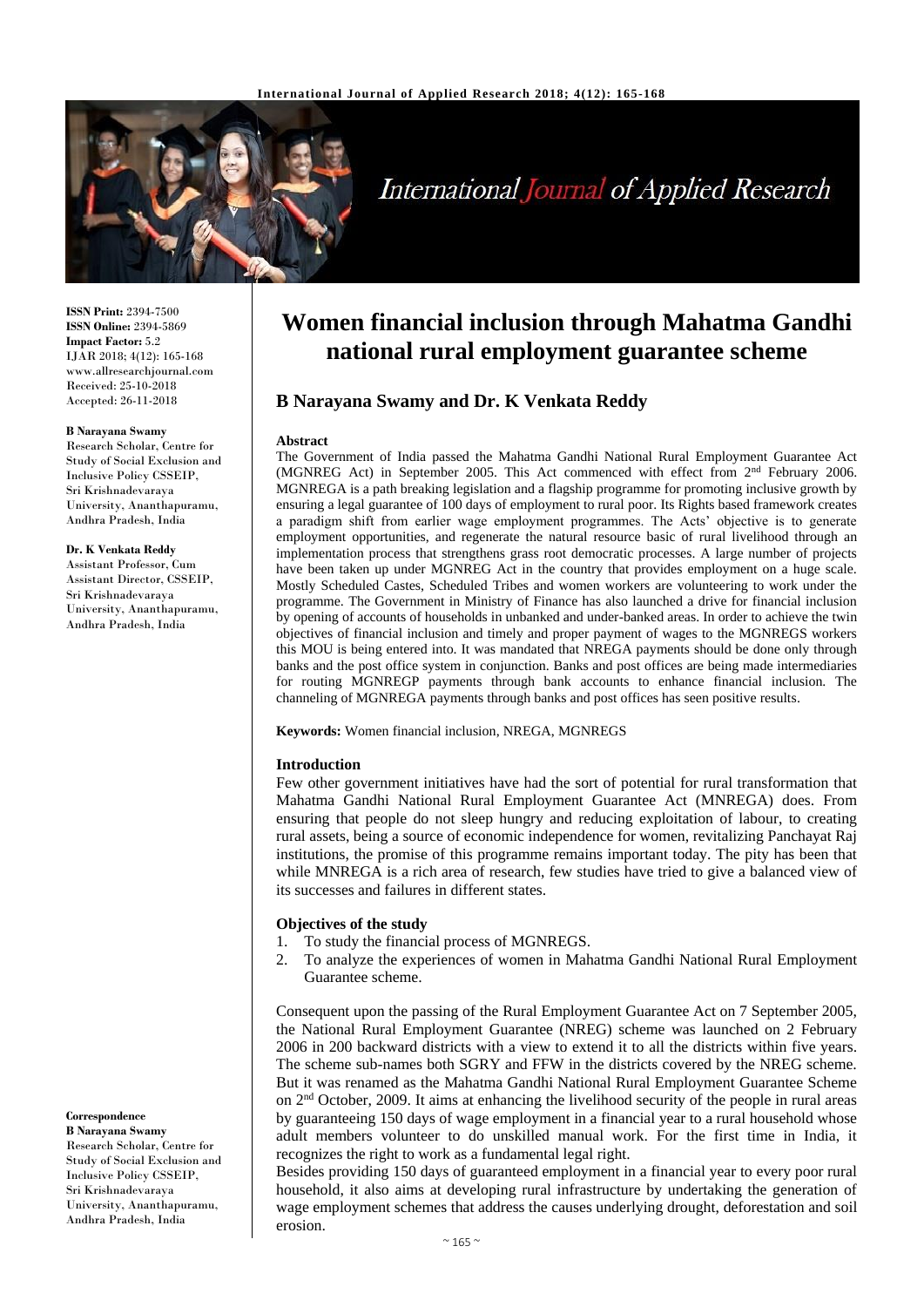Besides the 200 most backward districts that were notified under the NREG Act (NREGA) on 2 February 2006, 130 additional districts were notified in the financial year 2006- 07. The remaining 266 districts had been notified on 28 September 2007, where the scheme had come into effect from 1st April, 2008. Adequate funds for this have been made available. The districts to be notified will start preparations to transit to NREGA. The universalisation of the Act ahead of the schedule is a vindication of the positive impact it has had on the rural poor and reflects the government's unflinching commitment of improving the condition of the rural poor.

The implementation of the Act has generated employment for 2.10 crore rural households in the first phase districts during 2006-07, creating 90.50 crore person days of work. Of the total number of beneficiaries, more than 60 percent belonged to the ST and SC groups, and 40 percent were women. With due focus on creating durable assets, eight lakh works were taken up, of which 54 percent pertained to water conservation and water harvesting. As against the employment demanded by 12.79 crore rural households, 4.98 crore households had been provided wage employment during 2013-14. A budget allocation of Rs. 33,000 crore (including NER component) was made for 2013-14 and Rs. 29885.92 core had been released 0n 2014.

There is also an increasing evidence of the reduction in distress migration and improvement in land productivity. An amendment to the schedule of the Act now permits works pertaining to land development, horticulture, plantation and minor irrigation on the landholdings of not only SC/ST families but also all BPL families, thereby directly linking wage employment with agricultural productivity.

Utmost priority has been given to vigilance and monitoring. Concurrent monitoring of all NREG scheme districts is undertaken through independent monitors, and independent monitoring studies have also been undertaken. Programme processes are sought to be made transparent through social

audits, which actively involve civil society organisations. The Right to Information (RTI) Act has been effectively used for enhancing the efficacy of the NREG schemes. This has created a congenial environment for ensuring public accountability. All critical data has been placed in public domain through a web enabled management information system (MIS). The first time, muster rolls are being placed on the website for citizen scrutiny.

The NREG scheme holds high promise for strengthening the SHC movement synergistic linkages between the NREG scheme and SHG can be mutually beneficial. The implementation of NREG scheme in Andhra Pradesh shows how SHGs can be involved in the preparation of a list of persons available for work, identification of shelf of projects and executing the works under NREGA. Integration of the existing Area Development Programme (ADP) with NREG scheme and facilitating interaction between the NREG scheme and SHG federations would go a long way in promoting people centric approach to poverty reduction.

The space available here does not permit any evaluation of the wage employment programmes launched in India from time to time under different names. It would suffice to say that all these programmes had very little dent of the problem of chronic unemployment in rural areas, particularly the tribal and other backward areas.

#### **Results and Discussions**

### **Awareness about the other facilities**

Some specific facilities are being included under the MGNREGS to be provided by the concerned officials at the time of executing of different works. They are safe drinking water, shade for children, period of rest and first aid box with adequate material for emergency treatment for minor injuries and other health hazards connected with the work. The information relating to the implementation of these faculties in the study area is presented in table 1.

| Table 1: Awareness of sample respondents on facilities at worksite in the Ananthapuramu district |  |  |         |  |
|--------------------------------------------------------------------------------------------------|--|--|---------|--|
|                                                                                                  |  |  | $N=150$ |  |

|                                                                  |                                                            |            | $N=1.30$   |  |
|------------------------------------------------------------------|------------------------------------------------------------|------------|------------|--|
| S. No                                                            | <b>Facilities</b>                                          | Opinion    |            |  |
|                                                                  |                                                            | Yes        | No         |  |
|                                                                  | Safe Drinking Water                                        | 120(80.00) | 30(20.00)  |  |
| $\mathcal{D}_{\mathcal{A}}$                                      | Shad for small children and periods of rest<br>115 (76.67) |            | 35 (23.33) |  |
| 05(03.33)<br>145 (96.67)<br>Available First Aid box at work site |                                                            |            |            |  |
| <b>Source:</b> Field Survey                                      |                                                            |            |            |  |

The table 1 clearly shows that, the higher proportion of selected sample respondents (96.67%) are reported that the provision of first aid box is being provided by the concerned officials during the times of execution of MGNREGS works in the study area. Regarding the implementation of the provision of safe drinking water is being providing by the concerned officials during the times of execution of MGNREGA works in the study area are represented 80 percent. It is also found that, in work place shade for small children and period of rest facilities are provided and it's represented 76 percent of sample respondents.

#### **Source of information**

At the outset information relating to the source of information through which the respondents came to know about the implementation of MGNREGS activities in the study area has been ascertained. In this context five important sources are identified. They are neighbors, officials like Filed Assistant, Technical Assistant, Programme Officer (PO), District Project Officer (DPO) who are directly associated with the MGNREGS activities in the selected district, village leaders like Ward Members, and Political leaders, Media like news papers and TV and Sarpanch of the particular selected villages.

**Table 2:** Sources of information to the sample respondents relating to MGNREGA activities

| S. No | Source           | <b>No. of Respondents</b> | Percentage to total |
|-------|------------------|---------------------------|---------------------|
|       | <b>Neighbors</b> |                           | 10.00               |
|       | Officials        |                           | 59.33               |
|       | Media            |                           | 78.OO               |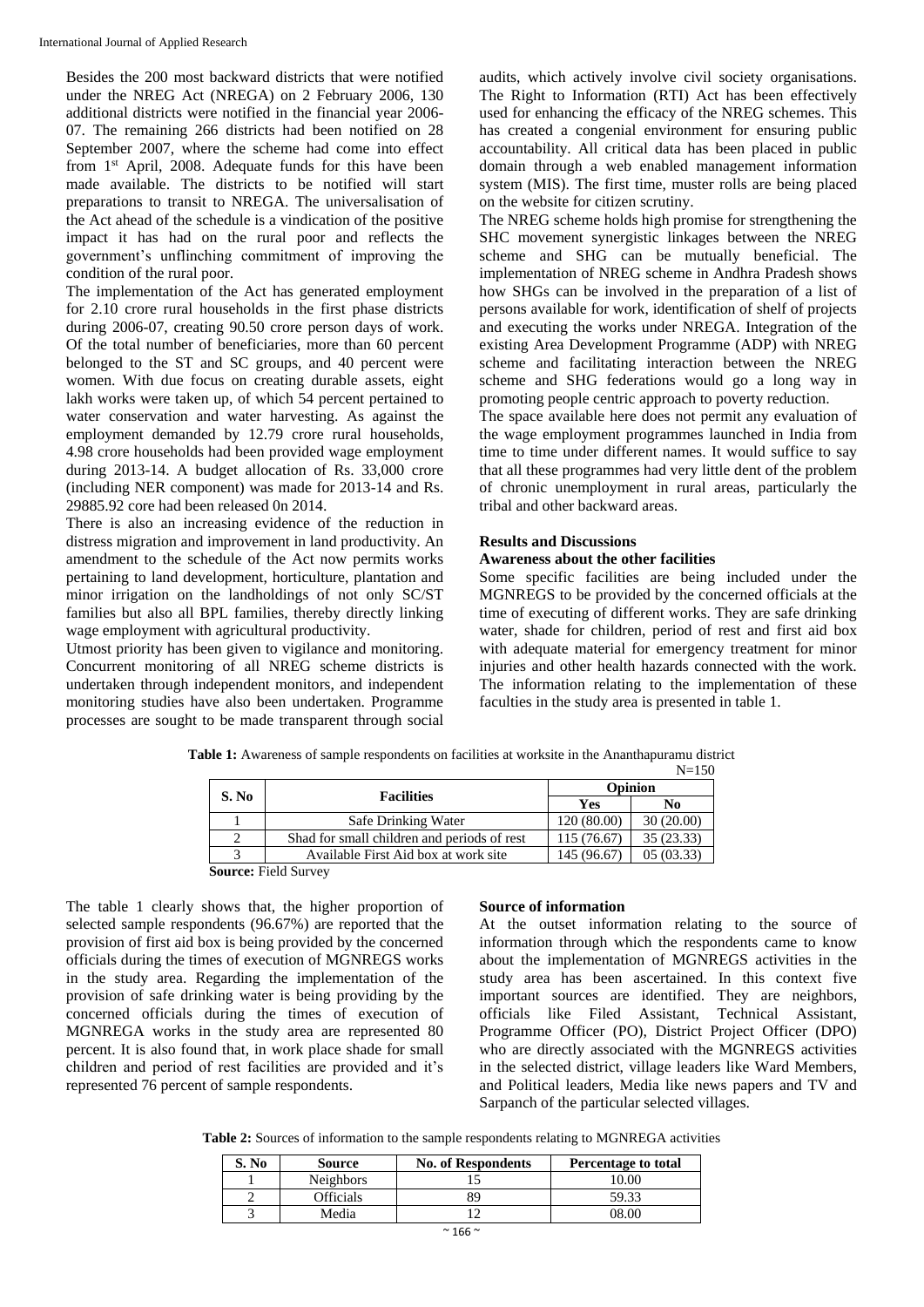| Village leaders             | ገዓ | 0.00   |
|-----------------------------|----|--------|
| Sarpanch                    |    | 16.67  |
| Total                       | 50 | 100.00 |
| <b>Source: Field Survey</b> |    |        |

The statistical information related to the source of information through which the sample respondents received information about MGNREGS works in the study area presented in the table 2. The table reveals that the concerned officials who are directly associated with the programme became the major source to 59 percent of total respondents. Similarly 16.67 percent of total respondents came to know about MGNREGA through the sarpanch. These two sources emerged as the major sources of information to the respondents. Among other sources 10 percent of the total respondents are aware about the MGNREGA through their neighbors. Others came to know about MGNREGA through their village leaders and media. This analysis shows that, along with the concerned officials and village sarpanchs are playing prominent role in popularizing the ongoing MGNREGA activities in the study area.

#### **Issuing of job cards**

Table 3: Distribution of sample respondents by issuing of job cards in the study area

|        |          | S. No No. of Days   No. of Respondents   Percentage to total |        |
|--------|----------|--------------------------------------------------------------|--------|
|        | ${<}10$  | ר ר                                                          | 81.33  |
|        | 11-20    |                                                              | 12.00  |
|        | 21-30    |                                                              | 06.67  |
|        | Total    | -50                                                          | 100.00 |
| $\sim$ | <b>.</b> |                                                              |        |

**Source:** Field Survey

The statistical information regarding the number of days accounted to issue the job cards are presented in table 3. From the table, it can be noticed that a higher proportion 81.33 percent of total respondents received their job cards in less than ten days, which reflects the success of the programme. It is reported by 12 percent of the respondents are received their job cards in between 11-20 days. The proportion of the respondents who had received job cards in more than 20 days is found negligible (06.67%).

#### **Selection of works**

According to the norms of MGNREGS the work to be undertaken under MGNREGS in a particular village has to be decided in Gramsabha. However, either the Gram panchayat or Gramsabha should not participate directly in the execution of MGNREGA works. The entire MGNRES works has to be executed and the works have to be assigned to the workers only, by the concerned officials like field assistant and programme officers. In the study area statistical information is obtained from the respondents about the selection of works to extend and the information is presented in table 4.

**Table 4:** Distribution of respondents by selection of work according to norms of MGNREGS in the study area

| S. No  | Work allotted          | No. of Respondents Percentage to total |        |
|--------|------------------------|----------------------------------------|--------|
|        | Gram Panchayat         |                                        | 03.83  |
|        | Programme Officer      |                                        | 04.67  |
|        | <b>Field Assistant</b> | 138                                    | 92.00  |
|        | Total                  | ' 50                                   | 100.00 |
| $\sim$ | ----                   |                                        |        |

*Source***:** Field Survey

The table shows that, 92 percent of the works are being allotted by the concerned officials relating to the MGNREGS. Particularly, by field assistant who is ultimately responsible for execution of MGNREGA works this is against the stipulation that Panchayat Raj institutions should decide the nature of work to be exempted. This analysis revealed that the MGNREGS work are allotted to the workers purely by the concerned field assistant and the intervention of Panchayat Raj institution (PRI) and other institutional sources is found to be negligible.

#### **The frequency of payment of wage**

In case of MGNREGS, workers are to be paid weekly or in any case not later than a fortnight. Payment of wages is to be made directly to the person concerned in the presence of independent persons of the community on pre-announced dates. The information, nature of payment of wages in the study area are collected and presented in the table 5.

Table 5: Distribution of sample respondents by the frequency of payment of Wages in the study area

| Weekly<br>118 | 78.67 |
|---------------|-------|
| Fortnightly   | 21.33 |
| Total<br>15C  | 100   |

*Source***:** Field Survey

It is found that a higher proportion (78.67%) of the respondents received wages through weekly payment. The remaining workers received their wages in fifteen days. This analysis showed that the concerned officially of the MGNREGS in the study are trying their level best to provide the stipulated weekly payment of wages.

#### **Distance between work place and native place**

Following the norms of MGNREGS work is to be provided within a radius of five kilometers of the applicant's residence if possible and in any case within the block. If work is provided beyond five kilometers travel allowance has to be paid. The information relating to the implementation of this provision in the study area is presented in the table 6.

**Table 6:** Distance between native places to work place of sample respondents

|           | S. No Distance (in Km) No. of Respondents Percentage to total |       |
|-----------|---------------------------------------------------------------|-------|
| < 0.5     | 55                                                            | 36.67 |
| $0.5 - 1$ | 68                                                            | 45.33 |
| $1 - 2$   | ר ו                                                           | 08.00 |
| $2 - 3$   |                                                               | 10.00 |
| Total     |                                                               | 00.00 |

*Source***:** Field Survey

It can be noticed from the table 6, that all the works executed under MGNREGS in the study area are taking place below the radius of five kilometers. Among the table sample, 45 percent of the sample respondents reported that the work spot is blow are kilometer, the proportion of respondents reported the distance is below half kilometer are